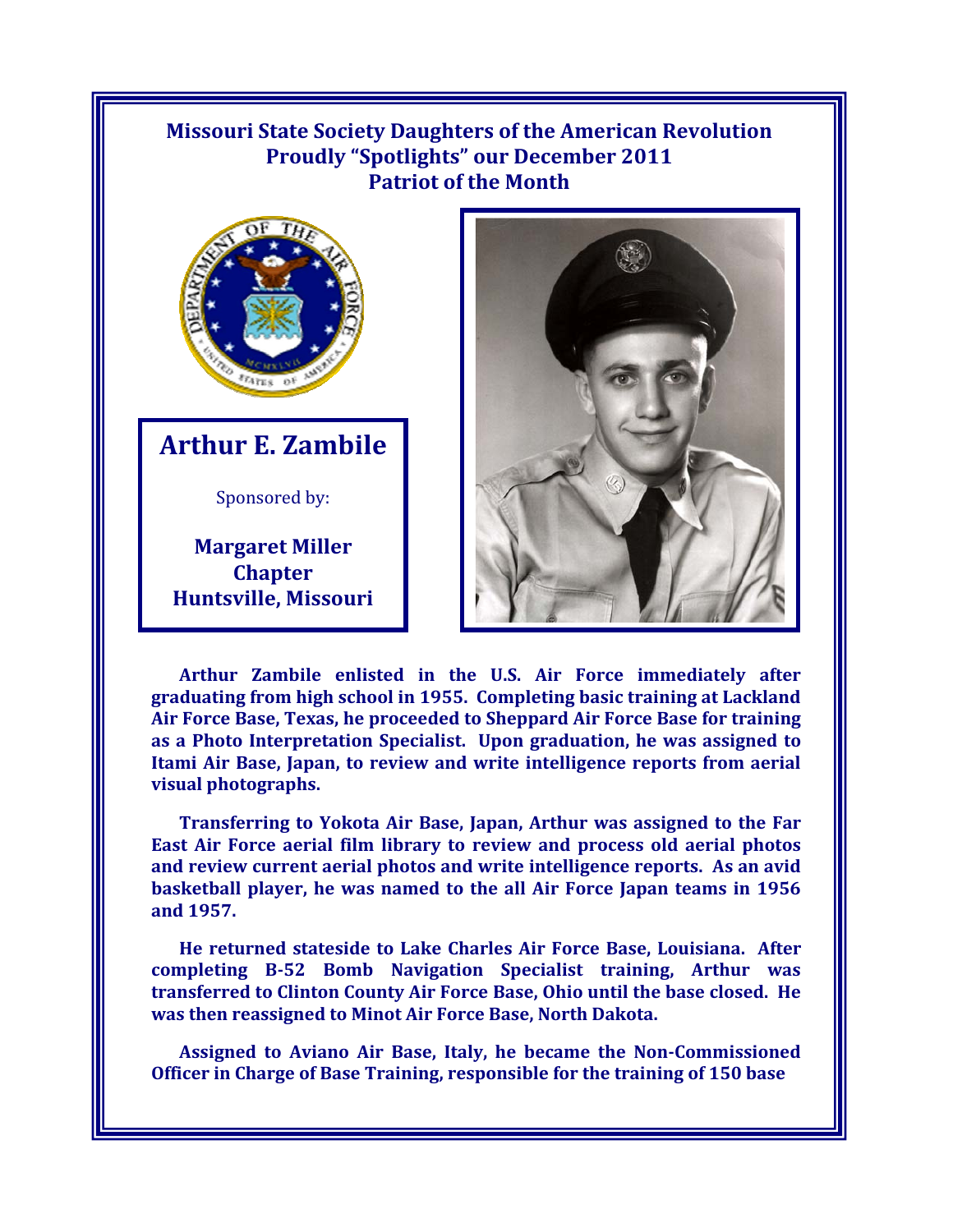**personnel and Air Force Specialty training for 750 personnel. Stateside again, he was in charge of training for 500 personnel assigned to the 2045th Communication Group.** 

**At Grissom Air Force Base, Indiana, he provided classroom training to base personnel of the 305th bomb Wing and KC 135 Aircraft Wing. During this time he was assigned duties as Non-commissioned Officer in Charge of the KC-135 schoolhouse, supervising twenty-two instructors.** 

**Arthur was assigned as First Sergeant of the 1964th Communications Group at Tan Son NHut Air Base, Vietnam, where he was responsible for disciplinary actions, morale, welfare, well being and housing for 500 members. Due to the removal of troops from Vietnam, he was assigned to the 1985th Communication Squadron at Utapho Thai Naval Base, Thailand where he was responsible for 250 personnel and off base troops in northern Thailand.** 

**Returning to the states, he went to Little Rock Air Force Base, Arkansas, where he ensured maintenance personnel were qualified to maintain the fleet of C-130 aircraft in a state of war readiness. He attended the U.S. Air Force Senior Non Commissioned Officer Academy and then assigned to Headquarters Air Force Logistic Command as Chief of Training and Education Branch for 30,000 military personnel and a member of the Command's Inspector General Team.** 

**After his selection to Chief Master Sergeant, he was assigned as Noncommissioned Officer in Charge of Personnel Programs. This position included enlisted promotions, awards, decorations, education and training, and personnel affairs. Assigned to Keflavik Naval Base, Iceland, he established a Consolidated Base Personnel Office for 1500 Air Force personnel assigned throughout the island. His terminal assignment was at Scott Air Force Base, Illinois as a member of the personnel staff, Headquarters of the Air Force Communication Command. He ensured the 50,000 members of the command located worldwide were proficiently trained to accomplish the mission of providing Air Traffic Control and Communications. He retired September 1, 1986.**

**His awards, medals, and citations include:** 

- **3 Meritorious Service Medals**
- **4 Air Force Commendation Medals**
- **6 Outstanding Unit Ribbons**
- **8 Air Force Good Conduct Medals**
- **3 Army Good Conduct Medals**